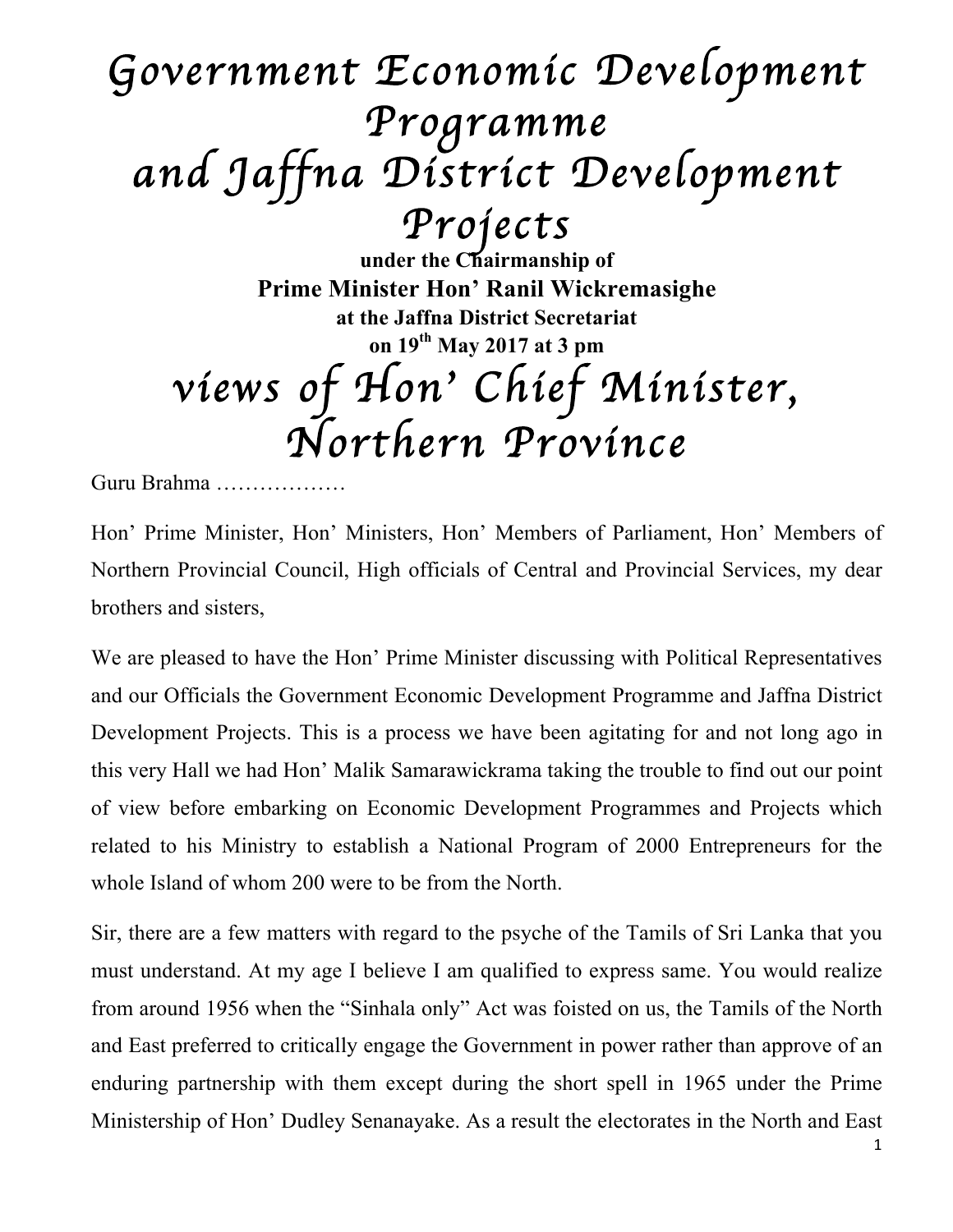suffered due to lack of economic endowments from the Centre. When it was decided to end this period of lethargy and indifference towards the North and East and a positive engagement was opted for what irked the Northern and Eastern Tamils was the "top to bottom" attitude of the Centre.

A few years ago a group of officials from the Northern Provincial Council met a farmer in Vavuniya and asked for his preferences in respect of some matter. The old man braced himself up, looked at the officials and said "Sirs! I am 78 years old. This is the first time I am hearing of officials wanting to note down what my preferences are. Hitherto you decided what was best for me. Never asked me what I want".

That sums up how the Tamils have felt so far after the end of the war. You must realize that we apportion more importance to the attitude of the Centre rather than their lavish largesse. When we found a discriminative design on the part of the Centre in the post 1956 period we resorted to non - violent struggle openly rather than deign deceptive cooperation in order to obtain our lost rights. It was only when non – violence failed that violence took charge. But it must be remembered that generally we are, as a unit of people with special characteristics of our own, trustworthy, provided you recognized our talents and temperaments. We are as a Nation conscious of our antiquity and our ancient classical language. The older generation among us still approve of the adage "high thinking and simple living".

All this introduction brings me to the matters at hand. Our Economic Development must ensure that we the people of this Province are at the helm of our own affairs. We cannot be used as a vassal Province for the benefit of wayward investors. We are proud of our heritage; we like to live a life of our own rather that be dictated to by outsiders. But we are most certainly willing to join in earnest co –operation in the economic field, like in co – operative federalism in the field of politics.

Hence there are a few important policy considerations we like to discuss with Your Honour.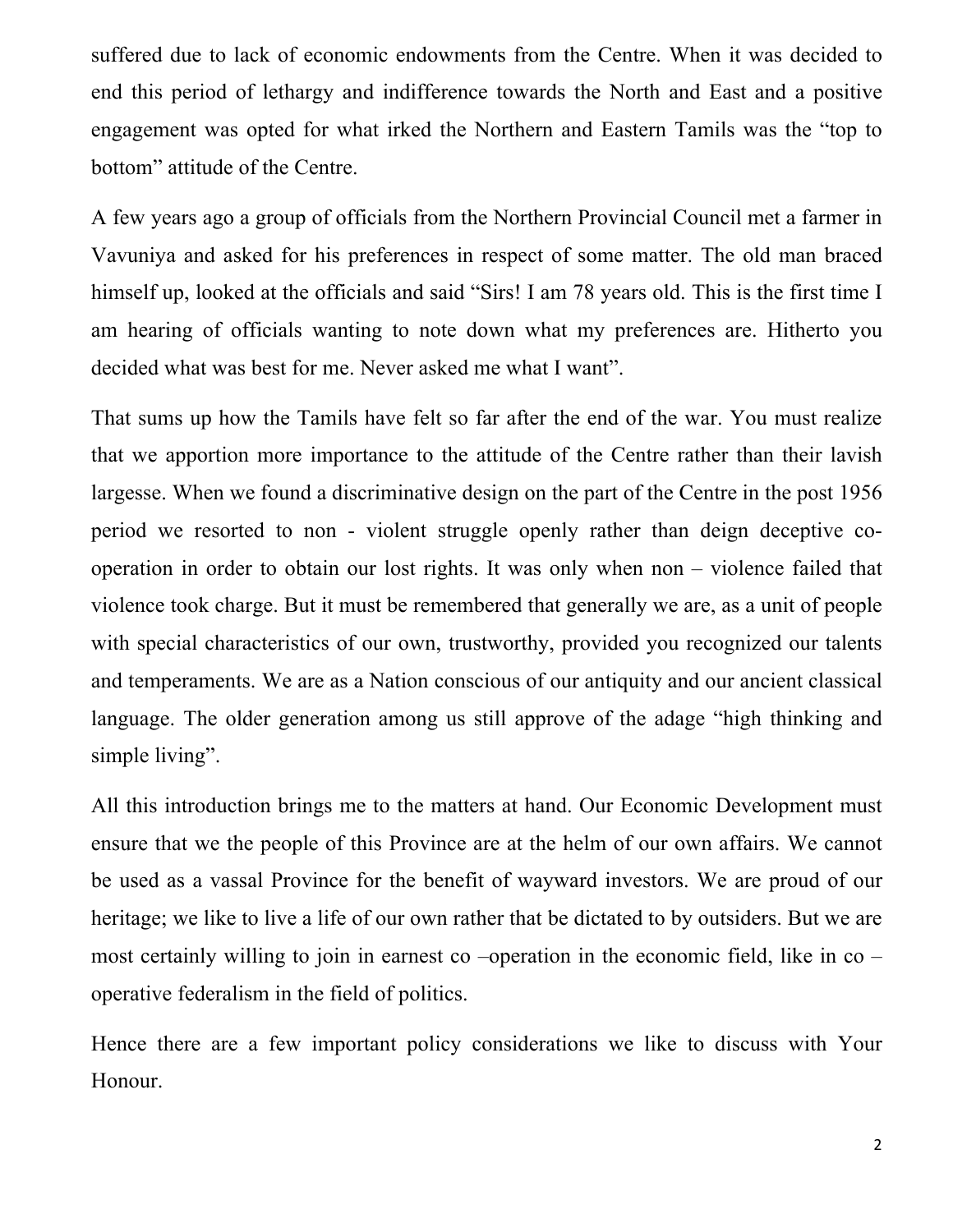In the aftermath of the war there has been certain major infrastructural development already in place. But our Rural areas have been neglected. We must empower our rural folk to have access to markets in the Agricultural and Fisheries Sector while they preserve their rural innocence and simplicity.

In working out our Industries we would prefer not to use our natural resources internally available if alternatives from elsewhere could be procured or purchased. Release of productive lands from the Armed Forces must be a followed by rapid economic development based on knowledge and technology transfer bearing in mind our immediate and future needs.

In Private – Public partnership, preference must be given to our local investors first, our own diaspora investors next and if unavailable to others from outside the Northern Province. We would like to give priority to our regional work force, then to our Provincial work force and thereafter to others. Whenever environmental concerns arise it is essential that our local environmentalists official or otherwise are consulted and their opinion obtained. After all we are a war affected community and we need special considerations. We have a different terrain and topography, different climate and also different life perceptions and therefore our consonance in important matters must be obtained.

We do not approve of "one stop" offices in Colombo dictating the course of internal investments and economic regeneration in our areas. Our Northern Provincial Council especially its elected representatives must be taken into confidence and their views obtained when directing the course of such investments.

Thus all investments must get the approval of our Planning Council and the Evaluation Committee of the Northern Province which I intend constituting officially at the local level shortly constituting academics, subject matter experts, professionals and senior Officials with experience and expertise. Having served as CM for 3 ½ years I am acutely aware of the effect and impact of the dual administration system and their negative impact on the governance of the Province under the Thirteenth Amendment.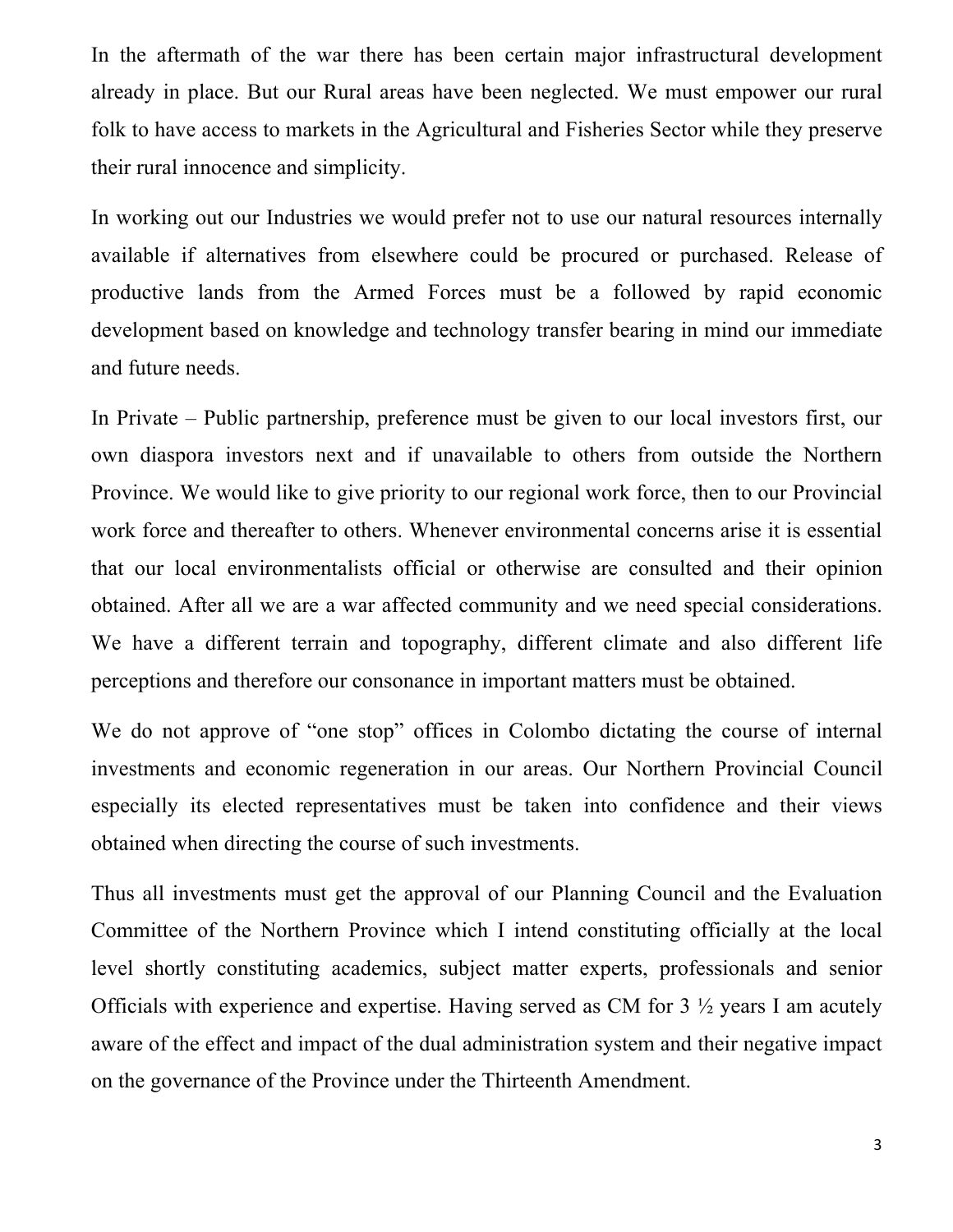Next I like to advert to the fact that we work on the principle "small is beautiful". Unfortunately modern economy treats natural resources as expendable income when in fact they should be treated as capital and/or community assets since they are not renewable and thus subject to eventual depletion. We do not want to be avaritious for more and more profit at the expense of our happiness and depletion of our resources.

There must be appropriate use of technology to engender "enoughness" in prosperity appreciating both human needs and limitations. We have started questioning the oft repeated clichés which say "Growth is good and that "bigger is better". We prefer to follow the process of production by the masses rather than mass production to ensure community empowerment bearing in mind the need for sustainability. Mass production in developed countries have brought enough problems. Ours is a simple but ancient civilization. Our heritage has produced some of world's greatest scientists and economists but they have remained simple and humble. It used to be said the reason for this trait of ours stemmed from the fact that even the most richest and powerful male visiting our Temples especially the Nallur Kandasamy Temple must take off his upper garment and walk like any other person.

I remember as a youngster some of the most powerful Tamil men from Colombo who donned the western garb in Colombo and abroad on arrival in Jaffna used to change over to simple vershti and walk about mingling with the common people. Hence we emphasize that the philosophy of materialism should take a second place to justice, harmony, beauty, health and harmonious community living.

Armed with these basic ideas that "small is beautiful" we prefer not to mass use our resources, not to allow control of our resources by outsiders, not to be mesmerized by lavish thoughts on material happiness etc. With such controlling thoughts we would view Government Economic Development Programme and Jaffna District Development Proposals.

Let me give an example of the nature of conditional response we gave to Hon' Rishard Bathiudeen's inquiry into the manner of productive engagement with all unproductive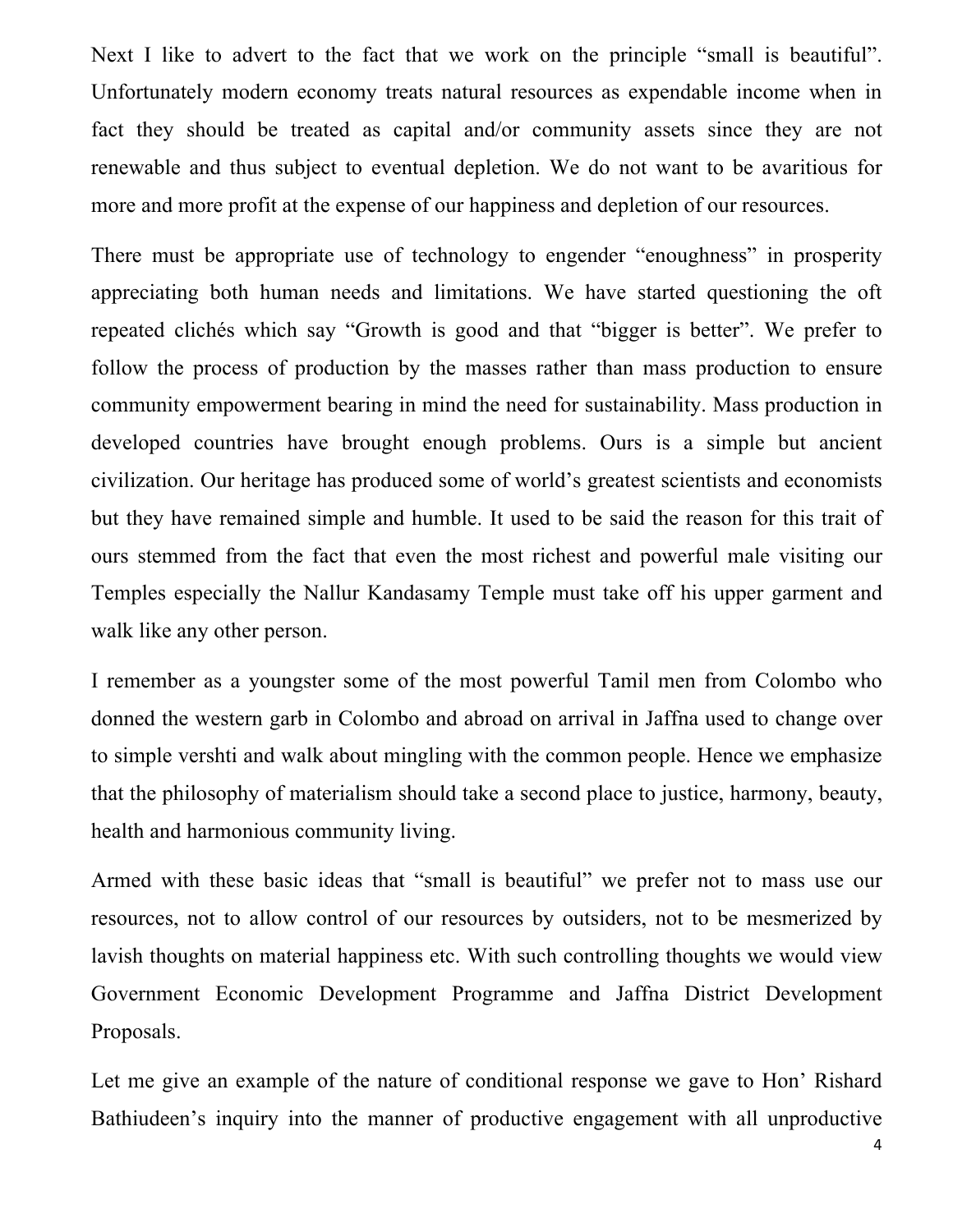assets with special emphasis on the KKS Cement factory. We said we would welcome productive enagagment regarding the unused KKS Cement Factory subject to following conditions –

- 01.Not to quarry limestone not only in KKS but from any other part of the Northern Province.
- 02.If private partnership was preferred to recommence work at the Factory, priority must be given to investors from the Northern Province (whether local or diaspora). This must be mentioned clearly in the paper notifications.
- 03. In recruiting for employment, preference must be given to local labour primarily from the KKS Division, thereafter the Jaffna District and thereafter the Northern Province. Only if unavailable that other Provinces could be considered.
- 04.Since the matter has connections with environmental considerations all applications for economic development programmes must be processed by the Northern Provincial Council through its Department of Environment.

Having set out our preferences and perceptions let me get on a few specifics which were shared with His Excellency the President day before yesterday and which I would like to flag before you too Sir!

Regarding unemployed graduates demonstrating continuously for close upon 100 days, day and night just outside this secretariat I have suggested -

- a. To call for the filling up of Cadre vacancies in the North in all amounting to 1500 immediately, both in Province and Central Government  $(1171+329)$  = 1500)
- b. Open the Police Force to those who wish to apply to be recruited as ASPs. There are hardly any Tamils in the higher echelons of the Police Force leave alone the rank and file. (vide Appendix I to Item I of Provincial Councils' list in the Ninth Schedule to the Constitution. It says there shall be a Provincial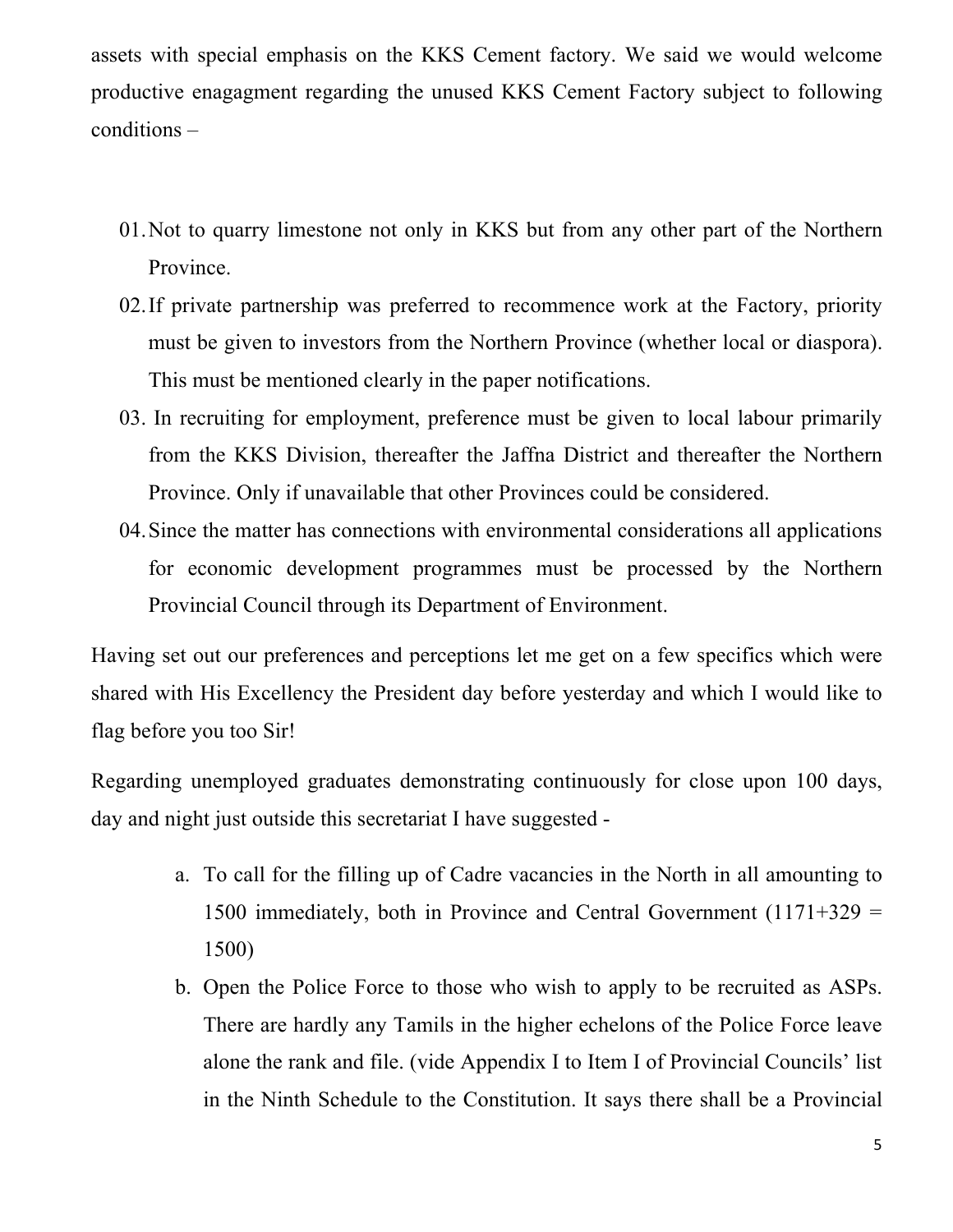Police Division for each Province consisting of Provincial ASPs, CIs, IPs, SIs, Seargents and Constables recruited in the Province.) Directive should go out to Ministry of Internal Security, to establish a Police Training College to serve the policing needs of our Province.

- c. Find similar openings in State Services so that the complaint that only Sinhalese and Muslims are recruited to State Services could be negated.
- d. Private sector employment be sought for those qualified in Arts and Commerce.
- e. Vacancies in the Tourist sector be made open to those Tamil speaking Unemployed Graduates.
- 02.There is an urgent Financial matter I need to bring to your honour's notice

It has been observed that the fund for devolved subjects are being allocated to the Line Ministries instead of releasing the money to the Provinces. For the year 2017 we have requested a sum of Rs. 10,000 Mn for development works in the Northern Province. However only Rs 1,657.18 Mn has been released by the Finance Commission and hence there is a reduction of a sum of Rs 8,342.82 out of our request. There is balance due from last year, still unpaid too.

The implementation of the projects for the devolved subjects with the Line Ministry's funding is carried out by our Local Authorities. We have experienced that the Line Ministries are taking over the control of funds and the payment mechanism at the Central Government level. But the implementation mechanism is in the hands of the Provincial administration. These two different approaches create a lot of confusion, tension and practical issues and delays in making payments to the contractors and others. And there is thus tremendous delay in completing the projects.

03.I advert next to the role of the Finance Commission at this stage -

The function of the Finance Commission with regard to the implementation of Projects under the Provincial Specific Development Grant allocation is to stream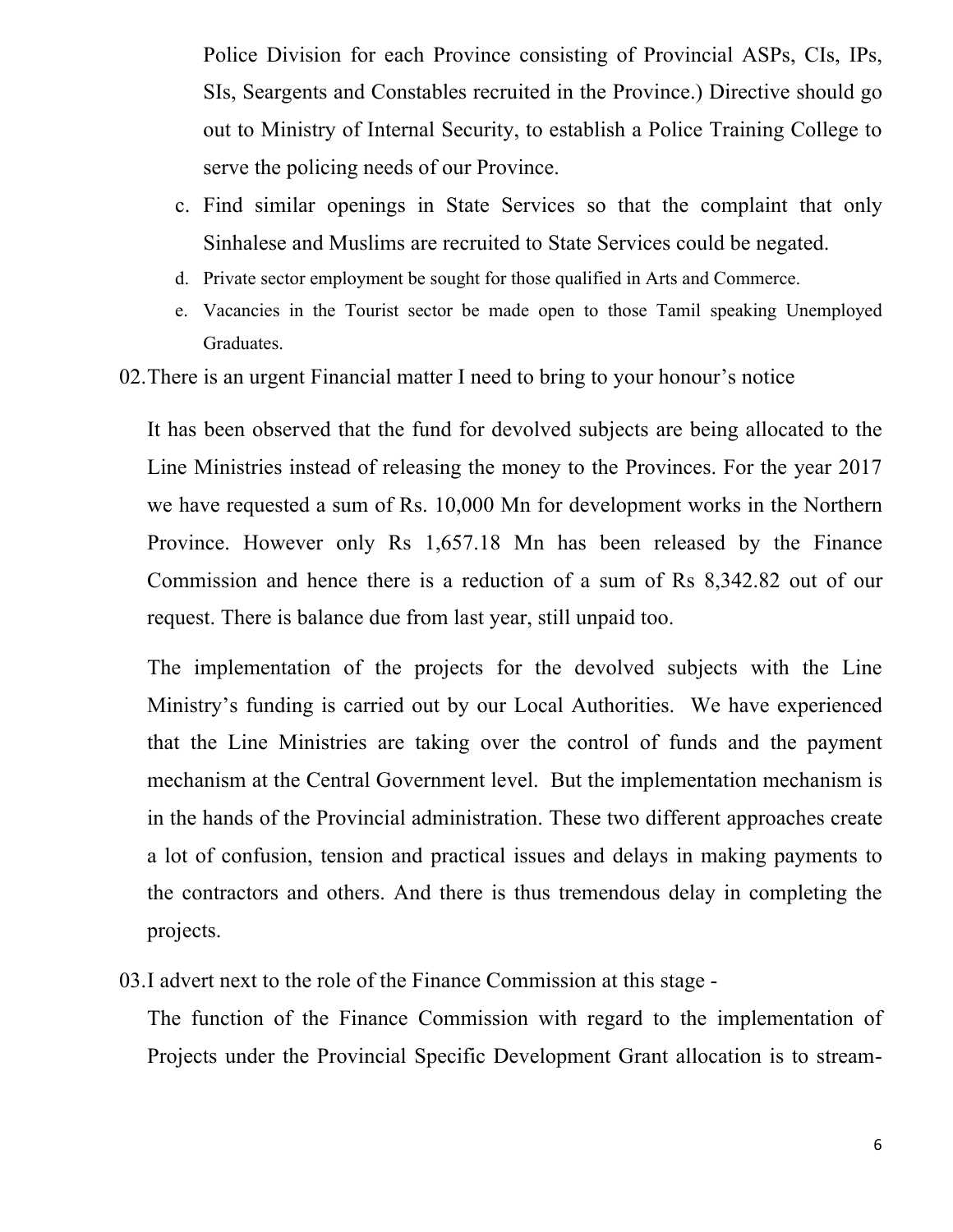line the Provincial administration to comply with the national policy on development works.

At present the approach of the Finance Commission is to have total control over the funds allocated to the Province. This restricts our ability to decide and prioritize the Projects according to the needs of the Province. This approach could also weaken the process of devolution of power to the Provinces.

A Directive could be given to the Finance Commission by Your Honour to monitor and ensure that the projects are identified and implemented as per National policy and not to intervene in the decision making role of the Province.

04.Fourthly I like to point out that lack of coordination exists among the Central Government Agencies in granting approval for development project initiatives by the Province.

There are number of projects which are identified on priority basis which require approval from the Central Government Agencies such as Environmental Authority , Department of Wild Life, Department of Forest , Geological Survey Mines Bureau, Department of Coastal Conservation, Urban Development Authority, Department of Archaeology etc. However we have experienced delay in getting approval from these Agencies. The main cause for these delays is lack of coordination between the Central Government Agencies and the Provincial administration.

In-order to strengthen the structure of both Central and Provincial level administration a proper coordination mechanism has to be set up and implemented.

A directive from your Honour could be given to the Ministry of Provincial Councils and Local Government to facilitate and convene monthly meetings between the above Central Government Agencies and the Provincial Ministries to expedite the approval process for the efficient and effective implementation of the Project in the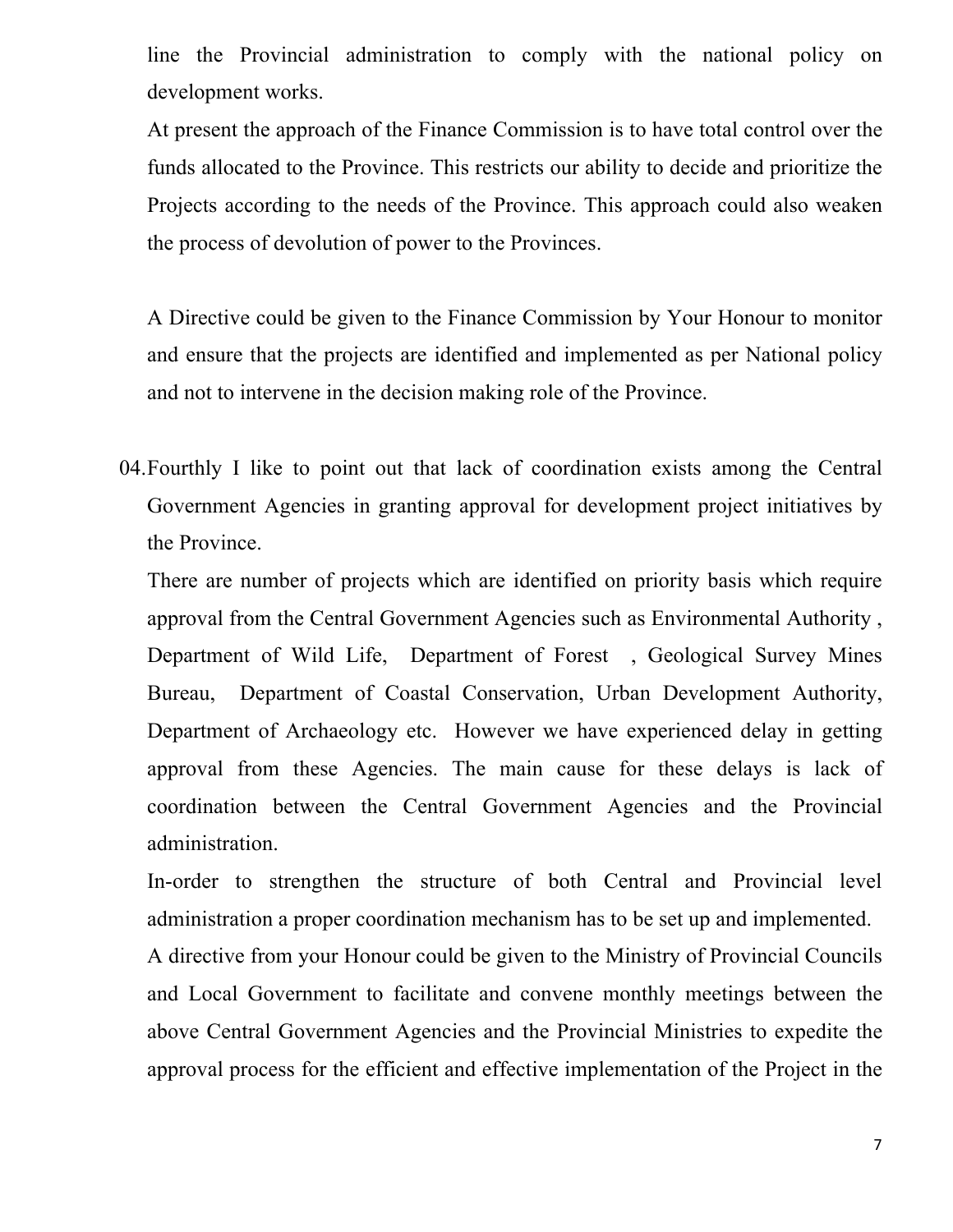Province. When informing the Province of the meetings, the Chief Minister and the relevant Minister in charge of the subject must be informed.

05.An urgent matter needs reference. It concerns the shortage of gravel and sand and its impact on Development projects .

A Cabinet directive No.08/2017 under Reference MDE/AD/03/CABPA/2017 dated 01.03.2017 has been issued under His Excellency the President hand. This has resulted in much hardship to us in the Northern Province bringing building construction work almost to a standstill. According to Article 2.3 of the said circular the GSMB-TS will solely undertake sand mining operations in the entire Island. The GSMB-TS is Technical Service of Geological Survey and Mines Bureau registered as a Limited liability Private Company. Due to this Article 2.3 the Central Environment Authority denies permission to mine sand to all others.

Until this circular came out the GSMB granted permission to all in the private sector to mine sand. Now a monopolistic right is reserved in GSMB Technical Services (Pvt) Ltd.

This institution solely cannot undertake this function throughout the Island.

The denial by CEA to permit sand mining has caused severe shortage in sand supply affecting all construction and development activities.

A tipper load of sand has soared from Rs. 20000/- to Rs 40000/- to Rs 50000/- Our people affected by the War have now been affected in their resettlement and renovation activities too.

The CEA has to relax its restrictions. Earlier the Forest Department issued permits to mine sand with the consent of the Provincial Irrigation Department. The CEA permitted the Forest Department to issue authority for Sand mining. We may consider bringing the procedure back to the old system.

May I also suggest the packeting of all sand by the State through its institutions such as GSMB-TS. Packeting would help control waste, make sand readily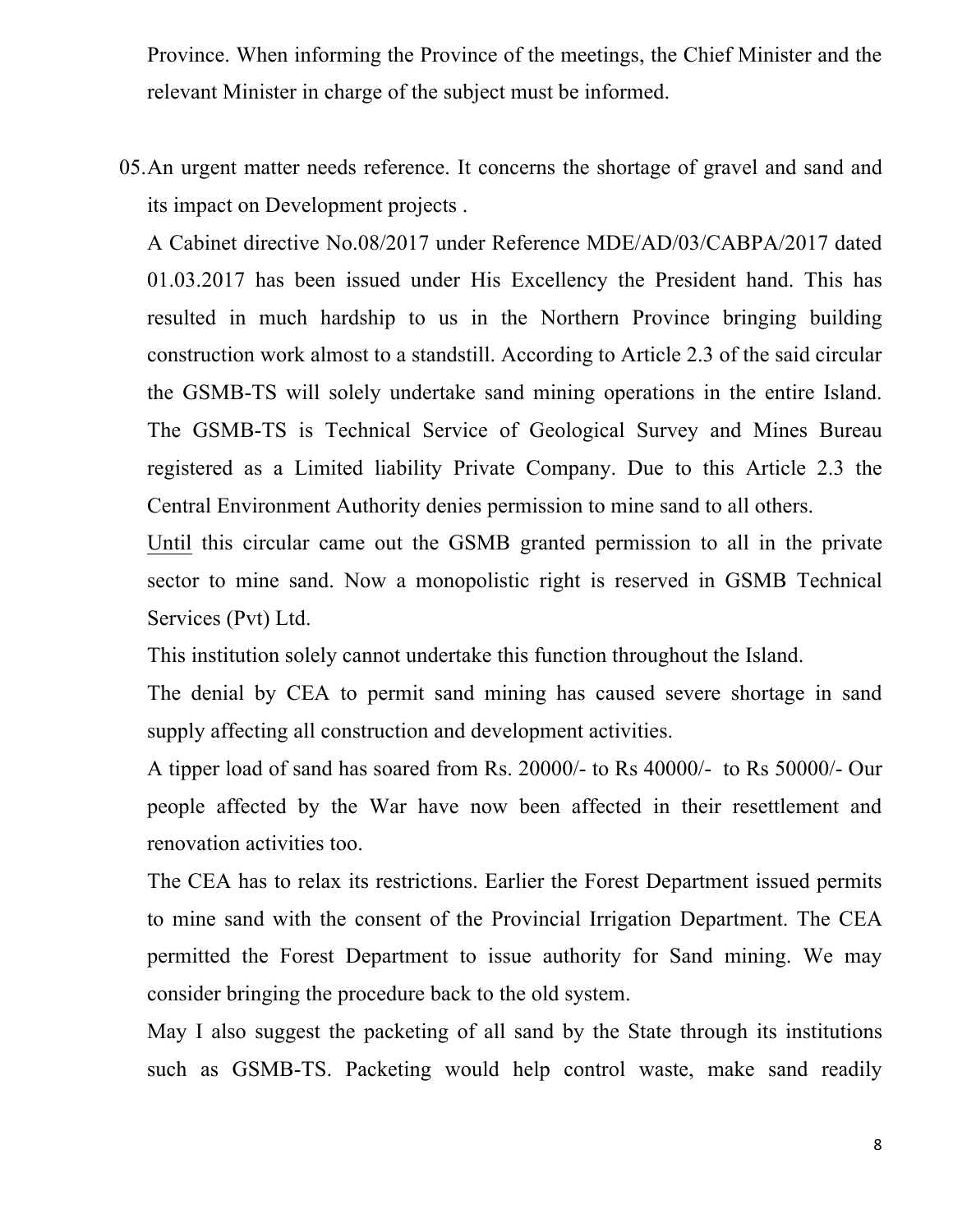available in the Market, there would be control and monitoring of the process of sand mining and helpful to both casual constructors, companies and contractors.

Further Article 2:8 of the Circular refers to a Committee to supervise sand mining process and operations. Nominees from the relevant Provincial Councils have been ignored. River sand mining areas are under the Provincial Irrigation Department. Thus a nominee from our Province needs to be included.

The Wild Life Department has refused sand mining in the Nagar Kovil area. They have nothing to do with sand mining. They should be asked to release the embargo on sand mining. Similar embargos are put in place by the Forest Department. They have prevented river sand movement in Kilinochchi and gravel from Mullaitivu.

- 06.It may not be out of place for me to refer to the importance of repairing Provincial and Rural roads. They have been completely neglected for over 60 years.
- 07.Regarding Local Authorities' revenue due, I take this opportunity to mention as follows –

The revenue of Rs.1200Mn of the Local Authorities of the Northern Province collected from stamp duty and court fines during the period from 2011 to 2013 was remitted to the Treasury. Only Rs. 500 Mn has been released this year and the balance fund of Rs. 700 Mn is yet to be released.

A directive may be given by Your Honour to make the budgetary provision and to expedite the release of funds.

These are some of the matters I like to flag before Your Honour at this meeting. I thank you once again for gracing this occasion. I am sure you will do everything on your part to bring solutions to the many matters enumerated here before.

Thank you.